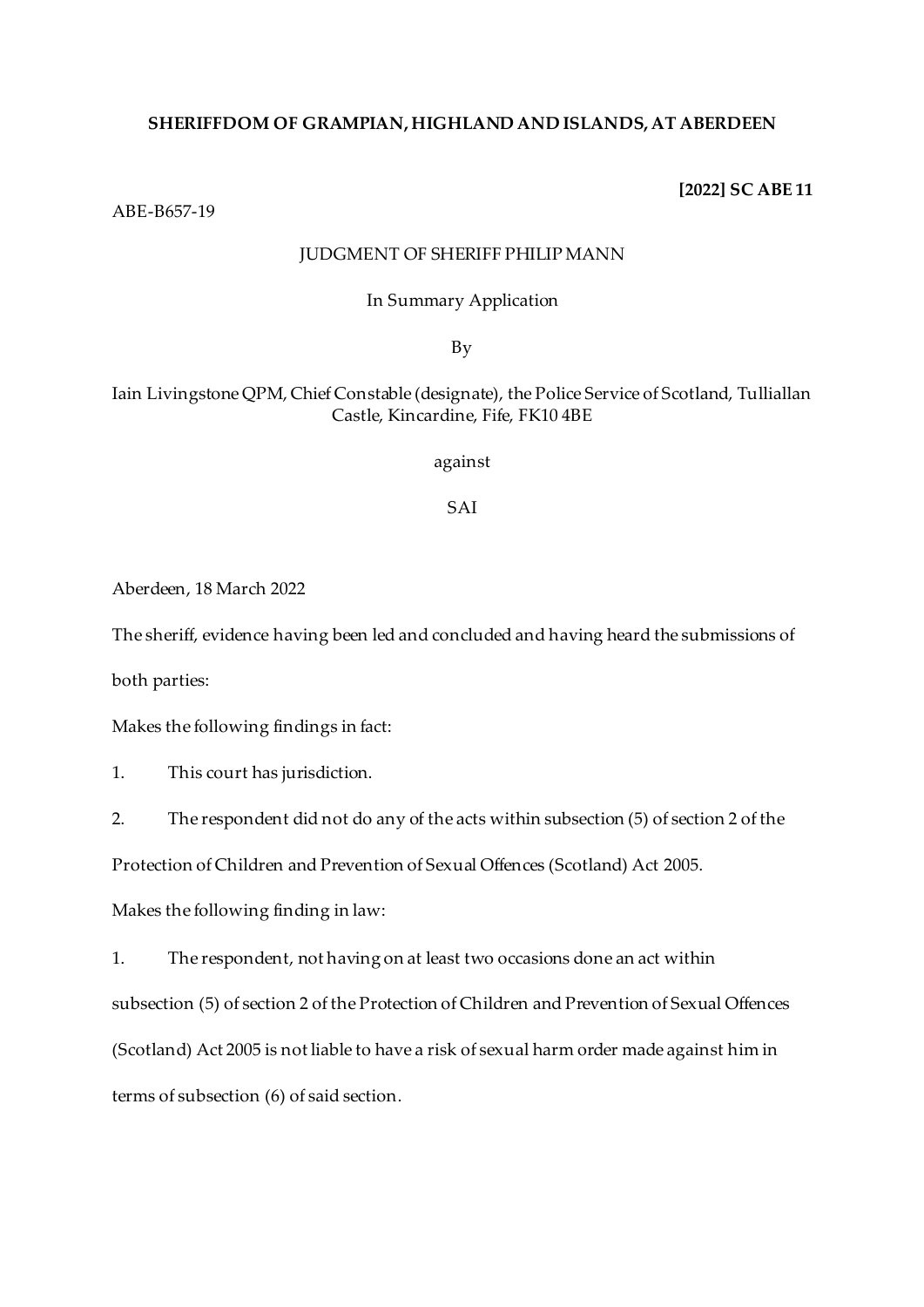Therefore, assoilzies the respondent from the craves of the writ; Finds the applicant liable to the respondent in the expenses of the cause except in so far as otherwise previously determined; Allows the respondent to lodge an account of those expenses and remits the same, when lodged, to the auditor of court to tax and to report.

Sheriff Philip Mann

#### **NOTE**

#### **Introduction**

[1] This is a summary application for a risk of sexual harm order against the respondent under section 2 of the Protection of Children and Prevention of Sexual Offences (Scotland) Act 2005.

[2] I heard a proof via the webex platform over two days and heard submissions this morning. The applicant was represented by Mr McLaren, Solicitor, and the respondent was represented by Mr Mullen, Solicitor.

# *The Law*

[3] Section 2 of the 2005 Act is in the following terms:

## **2 Risk of sexual harm orders: applications, grounds and effect**

(1) The chief constable of the Police Service of Scotland may apply for an order under this section (a "risk of sexual harm order") in respect of a person if it appears to the chief constable that–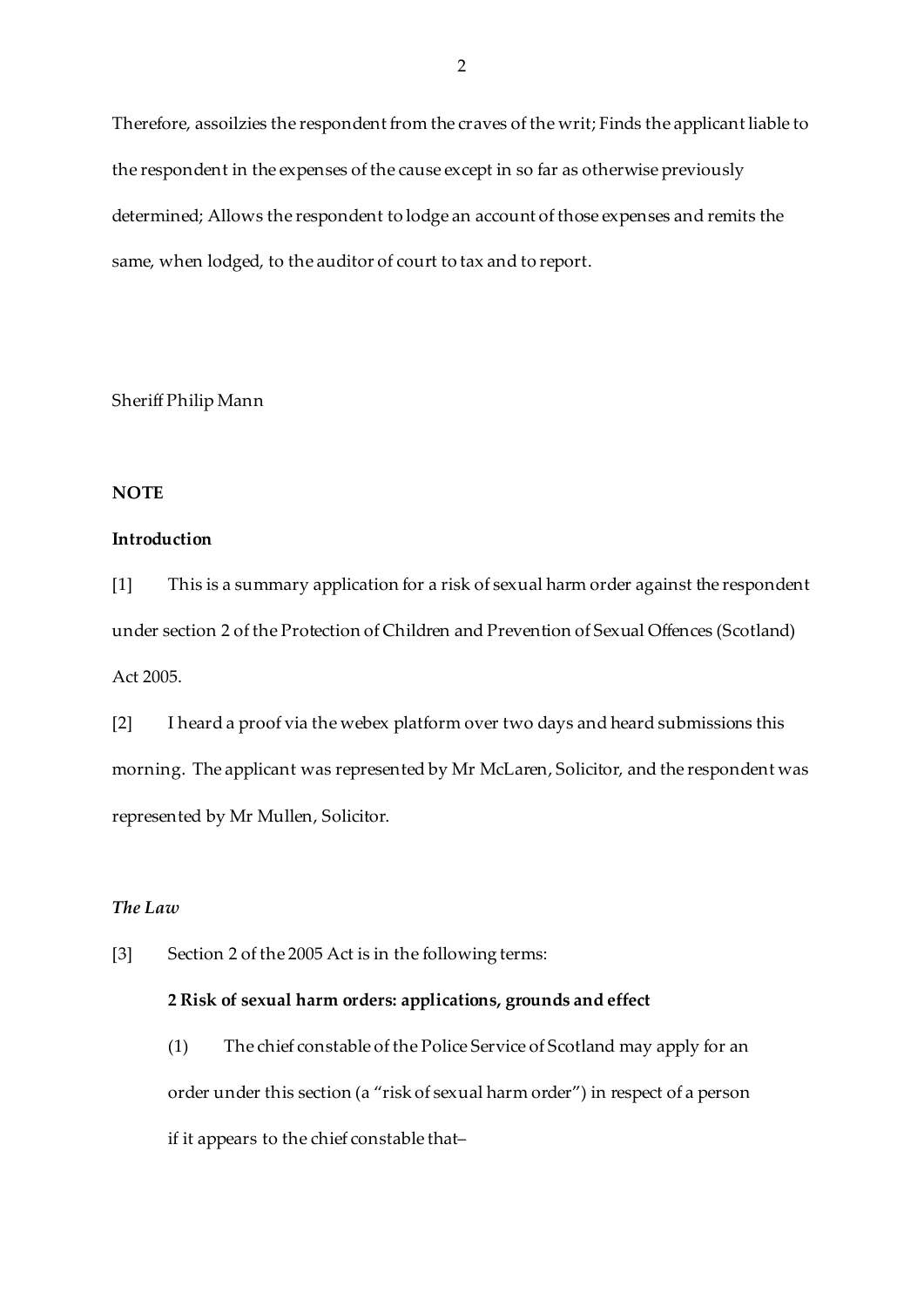(a) the person has on at least two occasions, whether before or after the commencement of this section, done an act within subsection (5) below; and

(b) as a result of those acts, there is reasonable cause to believe that it is necessary for such an order to be made.

(2) An application under subsection (1) above may be made to any sheriff–

(a) in whose sheriffdom the person against whom the order is sought resides;

(b) in whose sheriffdom that person is believed by the applicant to be;

(c) to whose sheriffdom that person is believed by the applicant to be intending to come; or

(d) whose sheriffdom includes any place where it is alleged that that person did an act within subsection (5) below.

(3) An application under subsection (1) above shall be made by summary application.

(4) Such an application shall be made within–

(a) the period of 3 months beginning with the date on which the matter mentioned in subsection (1)(a) above appears to the applicant to be the case; or

(b) such longer period as the sheriff considers equitable having regard to all the circumstances.

(5) The acts referred to in subsections (1) and (2) above are–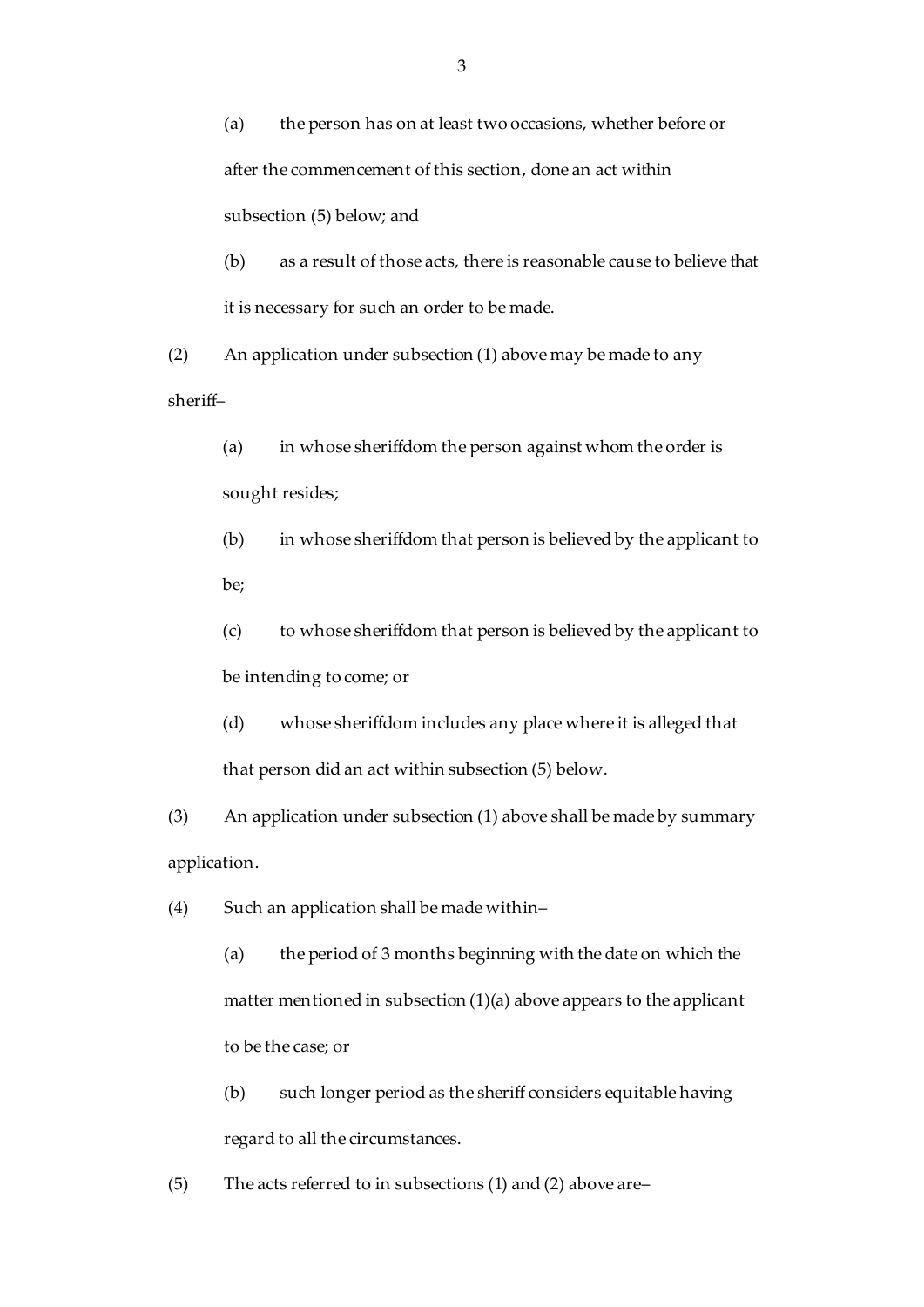(a) engaging in sexual activity involving a child or in the presence of a child;

(b) causing or inciting a child to watch a person engaging in sexual activity or to look at a moving or still image that is sexual;

(c) giving a child anything that relates to sexual activity or contains a reference to such activity;

(d) communicating with a child, where any part of the communication is sexual.

(6) On the application, the sheriff may make a risk of sexual harm order if satisfied that–

(a) the person against whom the order is sought has on at least two occasions, whether before or after the commencement of this section, done an act within subsection (5) above; and

(b) it is necessary to make such an order for the purpose of protecting children generally or any child from harm from that person.

(7) Such an order–

(a) prohibits the person against whom the order has effect from doing, or requires that person to do, anything described in the order;

(b) subject to subsection below, has effect for a fixed period (not less than 2 years) specified in the order.

(8) The only prohibitions or requirements that may be imposed by virtue of subsection (7) above are those necessary for the purpose of protecting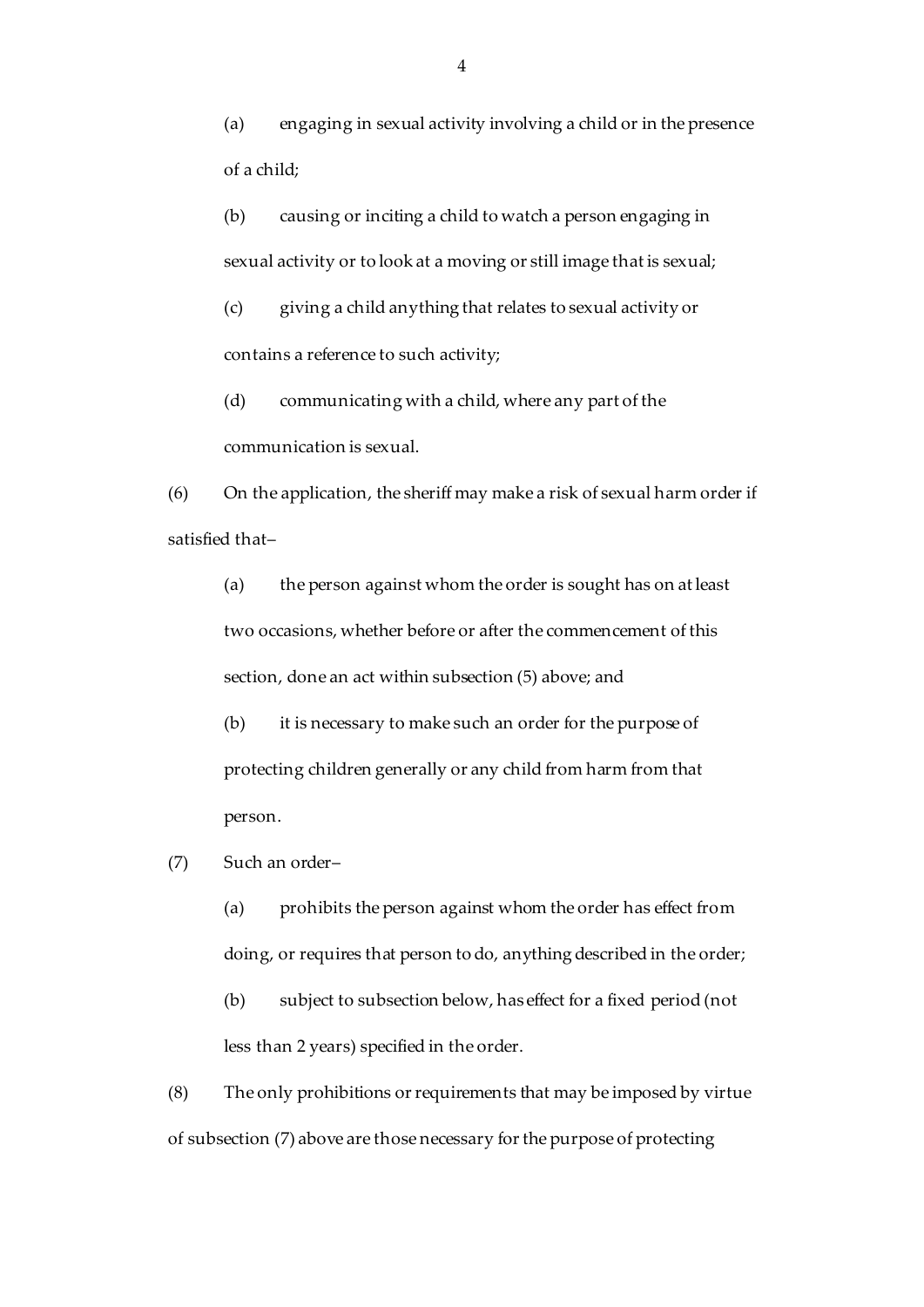children generally or any child from harm from the person against whom the order has effect.

#### *Interim Order*

[4] The application was warranted for service on 22 August 2019. The respondent was made the subject of an interim risk of sexual harm order, on the opposed motion of the applicant, by an interlocutor of this court dated 2 October 2019. That interim order has been in place continuously up to this point, having been continued from time to time since it was originally granted.

## **The Evidence**

[5] It is not necessary for me to describe the evidence in detail other than as appears in my analysis and decision below.

## **Submissions**

[6] There was no dispute between agents as to the law. Their submissions centred on credibility, reliability and sufficiency. There is no need to set out agents' submissions in detail.

#### **Analysis and Decision**

[7] The application alleges that on each of various occasions spanning a number of years the applicant exposed his penis or genitalia to one or other of four young girls. There is no need for me to describe the allegations in detail, it being suffice to say that the respondent does not dispute that the acts concerned come within subsection (5) of section 2 of the Act.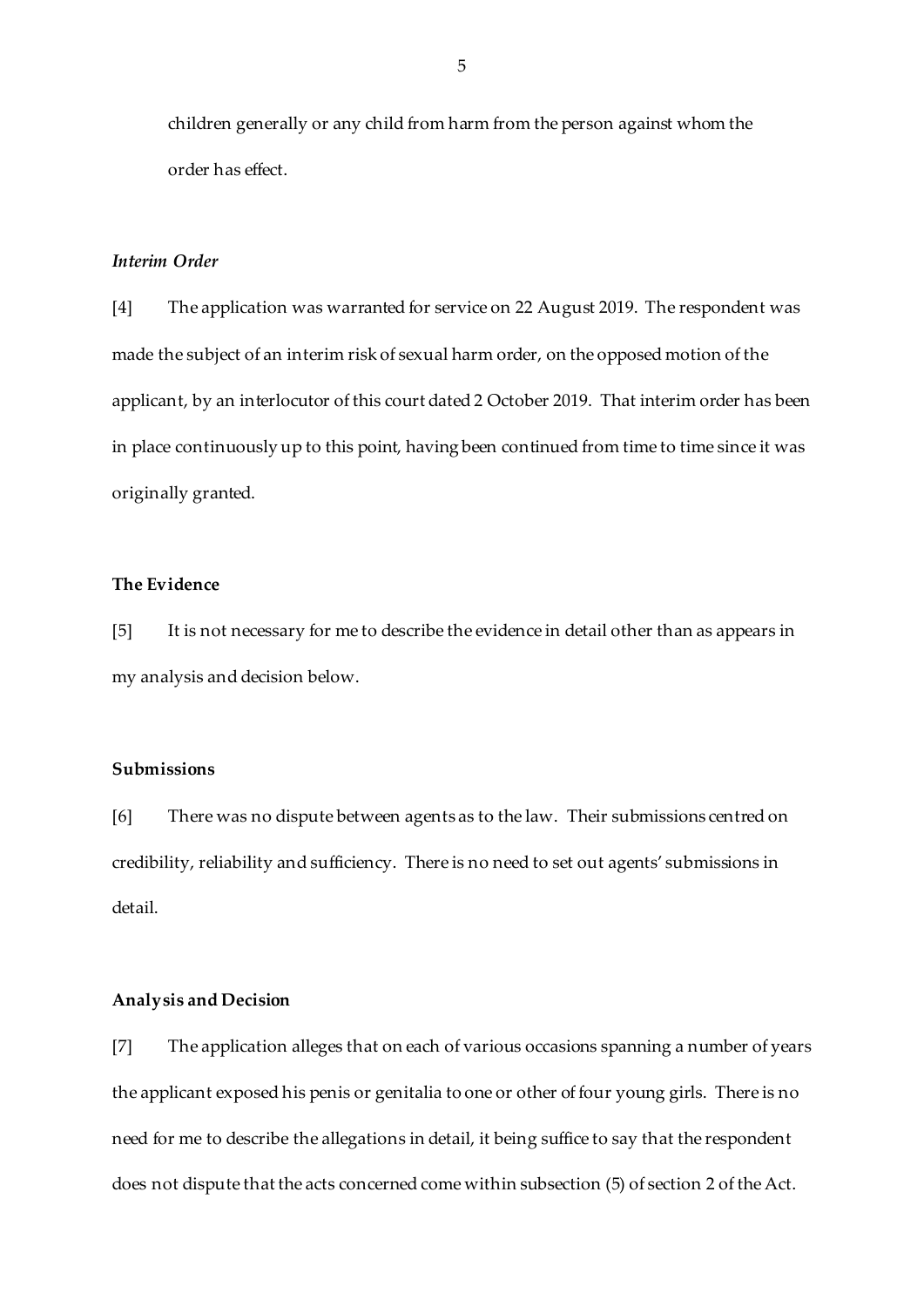Nor does the respondent dispute that if I am satisfied that the respondent did at least two of the acts alleged then I may make a risk of sexual harm order against him if I am satisfied that it is necessary to make such an order for the purpose of protecting children generally or any child from harm from him.

[8] Several witnesses gave evidence in person. All of them had previously sworn affidavits or, in the case of police officers, had prepared operational statements. Each witness adopted his or her affidavit or statement as their evidence in chief.

[9] Only one of the four girls gave evidence in person. She is currently aged 17. She spoke of an incident, when she was aged 5, which occurred in the shop operated by the respondent and his family. She said that she was at the door of the shop when the respondent and another male entered. She said that the respondent exposed his penis to her as he entered the shop.

[10] The evidence was that other persons, in addition to the girl and the respondent, were present and in the vicinity of where the incident as described by the girl took place. They were the girl's mother and grandmother and the respondent's wife and two sons. None of those witnesses gave evidence that was even remotely supportive of the girl's evidence, albeit that there was evidence that the girl told her mother and grandmother at the time that the man who had entered the shop had shown her his "willy".

[11] The girl's mother was not able to say whether or not the incident as described by her daughter had occurred but she did not believe at the time of the alleged incident or at a later time when the respondent and his eldest son came to her house to fit a carpet that the respondent had done anything wrong. She and her husband had decided to involve the police only after having been told by others that the respondent had been "done for flashing at kids".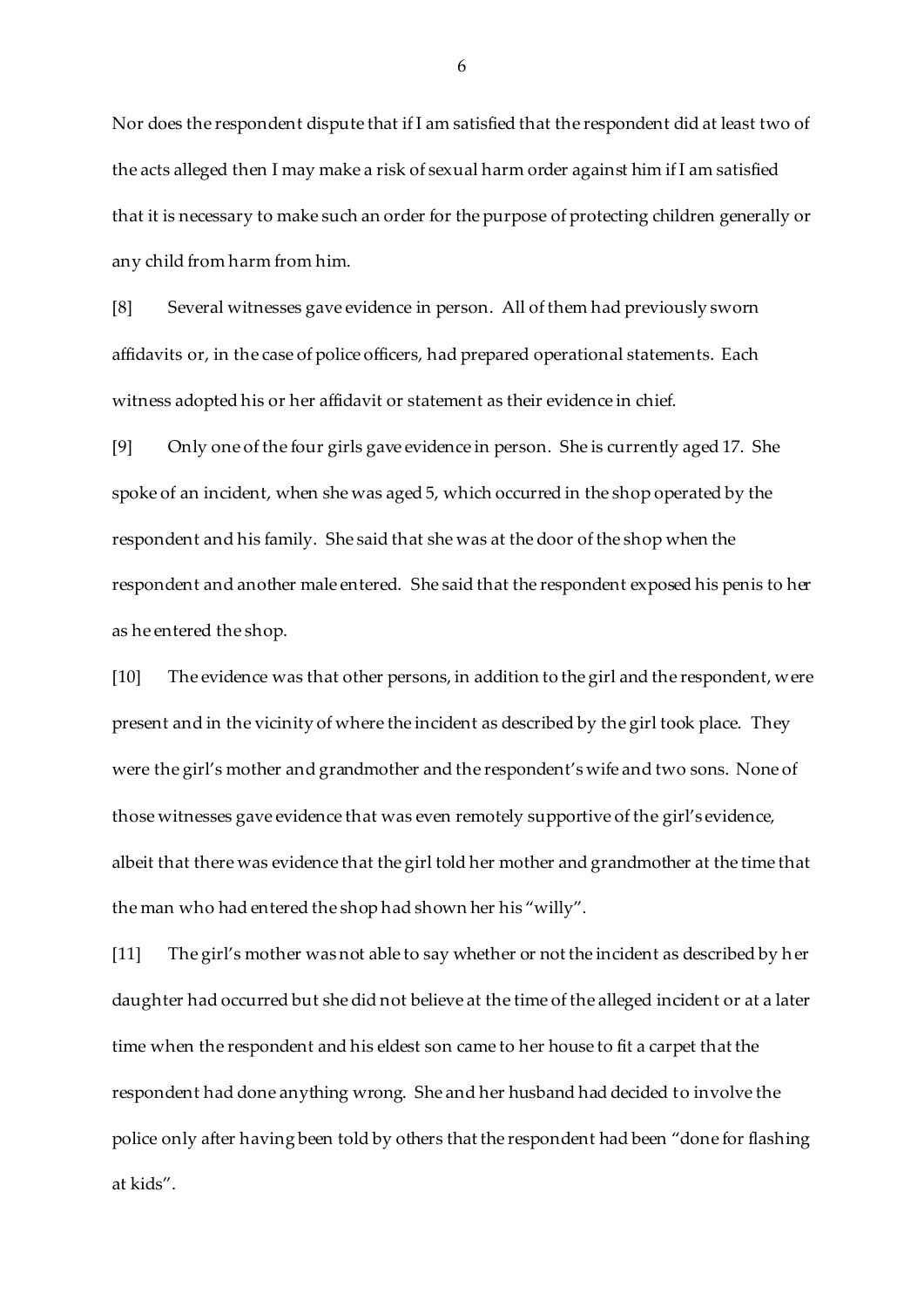[12] Whilst the girl came across as being credible in the sense that she was not deliberately trying to mislead the court, I am unable to regard her evidence as being credible and reliable when assessed against the evidence of her mother, which can be described at best for the applicant as being neutral, and the evidence of the respondent, his wife and two sons (in respect of whom I had no doubts about credibility and reliability) which amounted to a categorical denial. I accept that there was evidence of other incidents of a similar nature involving three other girls but for reasons that I think will become clear I am not prepared to regard that other evidence as lending support to the credibility and reliability of the girl's evidence. Had I found the girl's evidence to be credible and reliable it would have been open to me to find the allegation that she made to be proved on the balance of probabilities without necessarily looking for corroboration elsewhere. As it is, I am not satisfied, even on the balance of probabilities, that the applicant has proved this allegation.

[13] None of the other girls gave evidence. There was hearsay evidence, given by the parents of one of these other girls and in the form of transcripts of joint investigative interviews of these other girls spoken to by other witnesses, of similar acts having been done towards these other girls by the respondent. One of the acts was said to have been done in a field near a public park when the girl in question approached the respondent and engaged in throwing a ball for the respondent's dog. Another act was said to have been done when that same girl passed the respondent's property whilst the respondent was washing his car. The other acts were said to have been done in the homes of the other two girls where the respondent was engaged in laying carpets.

[14] I have serious reservations about the hearsay evidence. I accept the evidence as proving, as was accepted by the respondent in any event, that the allegations were made. But, none of the witnesses was able to give any evidence supportive of the truth of the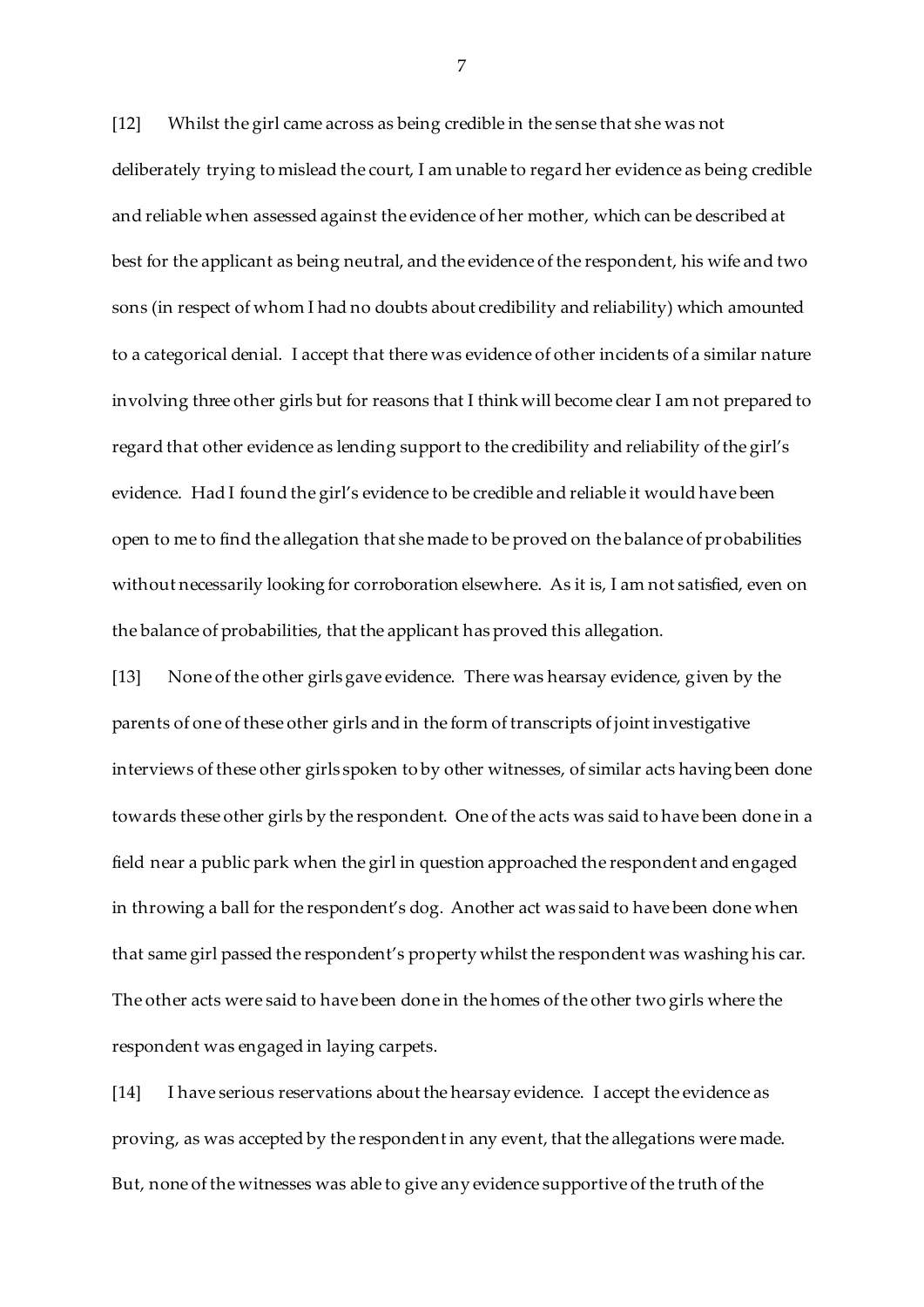allegations, albeit that there was evidence of disclosures having been made to the parents of one of the other girls.

[15] Mr Mullen did not raise the following issue but, nonetheless, I am entitled to take it into account because it has a significant bearing on the credibility and reliability of the evidence of these other girls. The issue is that the evidence led by the applicant in respect of these other girls was not the best evidence that could have been led. In the circumstances of this case the best evidence would have been that of the girls in person with the recording of the joint investigative interviews played to the court as their evidence in chief or, at the least, the recordings played to the court as the sole evidence of the girls. The reasons for that best evidence not having been led were not explored in evidence.

[16] Transcripts are a poor substitute for the visual and audio recordings of the interviews. It is impossible for me, or anyone, to form a judgment as to the credibility and reliability of a witness from the printed page. Had I been able to see and hear the actual interviews and the reactions, demeanour and body language of the girls and their verbal delivery as they spoke in those interviews I would have been able to assess their credibility and reliability. I was denied that opportunity. Had I been able to form a favourable view of the credibility and reliability of even just one of these other girls it might well have changed my view of the credibility and reliability of the first girl and it would have been open to me to find at least two of the allegations relied upon by the applicant proved on the balance of probabilities. It is nothing to the point that the police or anyone else formed a favourable view of the girls' credibility and reliability and believed what they said. That assessment and that decision rests with me and me alone.